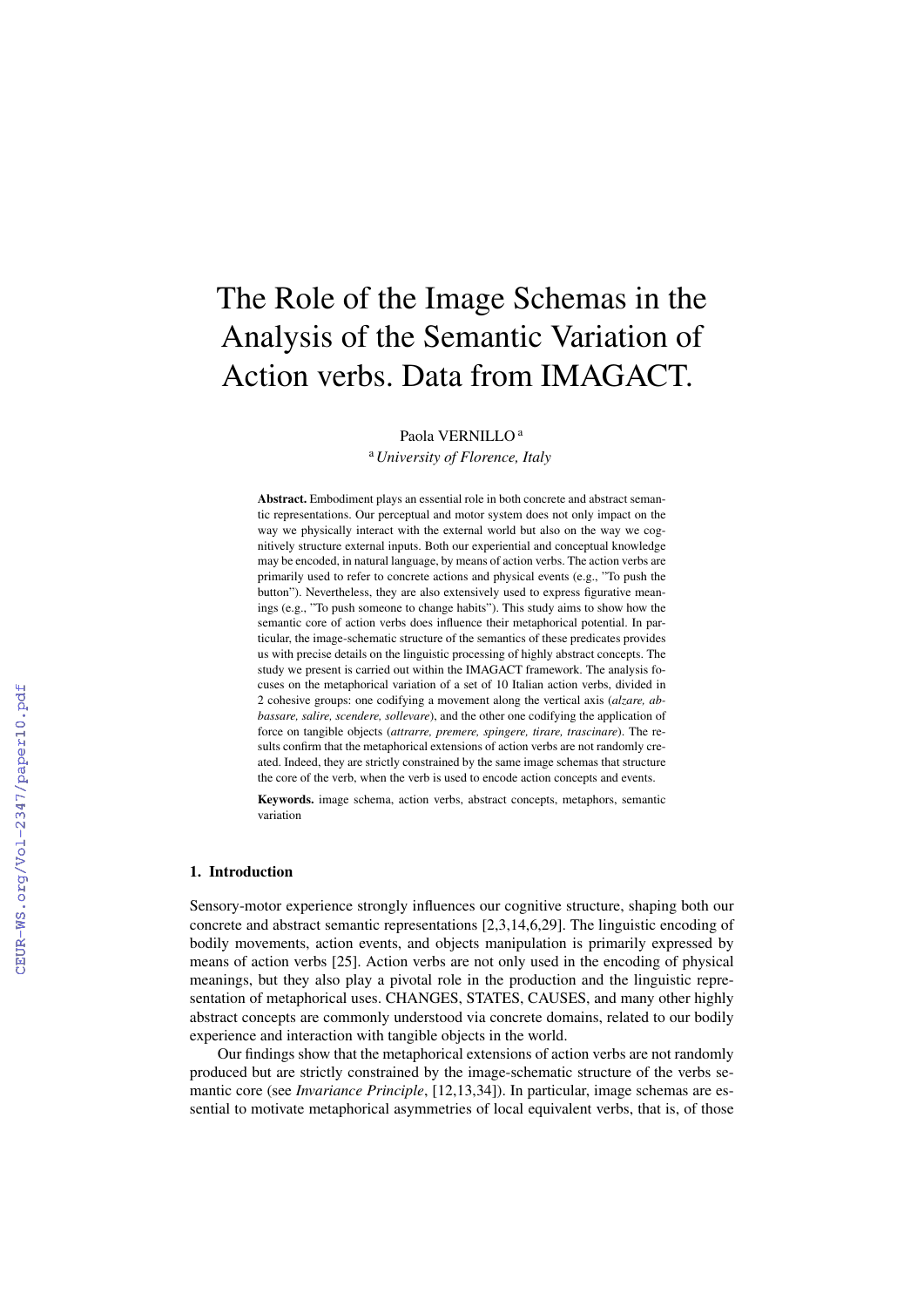verbs that can be used in the same pragmatic contexts to encode the same kind of action events (e.g., *premere* and *spingere*; *to press* and *to push*).

In this pilot study, we present the analysis of the marked variation of 4 Italian action verbs: *alzare* (*to raise*), *premere* (*to press*), *sollevare* (*to lift*), and *spingere* (*to push*). The analysis we present is part of a wider ongoing annotation project aimed at categorizing the figurative uses of high-frequency action verbs within the framework of the IMA-GACT multilingual ontology of action. So far, the annotation process included 10 Italian action verbs, divided in 2 cohesive groups: one codifying the application of force on tangible objects (*attrarre, premere, spingere, tirare, trascinare*), and the other one codifying a movement along the vertical axis (*alzare, abbassare, salire, scendere, sollevare*).

Section (1) stands as an introductive section that has the only aim to shortly present the key elements by which the research has been carried out. Section (2) will briefly describe the ontology we used to extract data and carry out the annotation process. Sections (3-3.1.) will present the theoretical framework that we used to account for the cognitive models emerging from the corpus analysis [8,11]. Section (4) will briefly illustrate the data and the methodology used to carry out the analysis. Finally, in sections (5-6) we will discuss two case studies: 1) *spingere* and *premere*; 2) *alzare* and *sollevare*.

## 2. IMAGACT: the Multilingual Ontology of Actions

 $IMAGACT<sup>1</sup>$  is a multimodal and multilingual ontology that represents action concepts using prototypical 3D animations or brief videos [23]. The visual representation system that the ontology relies upon has been primarily conceived as a tool to avoid the vagueness of semantic definitions [4]. The use of scenes allows not only to distinguish the identification of the action types from their linguistic definition but also to ensure that the representation of the action concepts is retained independently of the specific language.

The information implemented in IMAGACT is relevant for both the action concepts understanding and for the investigation of the relation between language and action. In this regard, a campaign of enrichment of IMAGACT has been launched through the comparison and mutual exchange with other resources [25,30]. In particular, IMAGACT has been linked with BabelNet [24] and Praxicon [28]  $^2$ .

IMAGACT contains 1010 distinct action concepts [23], which have been primarily derived from the set of physical actions categorized starting from the annotation of spoken language corpora in English and Italian (about 500 verbs for English and Italian)<sup>3</sup>. The action concepts collection is presented in the form of prototypical scenes linked to the verb lexicon of the included languages. Within IMAGACT, each action verb is usually connected to more than one scene, and each scene prototypically represents a single action concept (or action type). On the other hand, each scene can be encoded by more than one verb. The action verbs that share a common referent within the ontology create a sort of semantic network and are called local equivalent verbs.

 $1$ www.imagact.it.

<sup>&</sup>lt;sup>2</sup>In particular, from the comparison with BabelNet, IMAGACT may gain important translation information for languages still not implemented in the Visual Ontology, while the comparison between IMAGACT and motor knowledge on actions (Praxicon) proves to be essential for theoretical analysis and robotic applications.

<sup>&</sup>lt;sup>3</sup>The ontology is in continuous development and currently contains 9 languages and 13 more that are under development, with an average of 730 action verbs per language.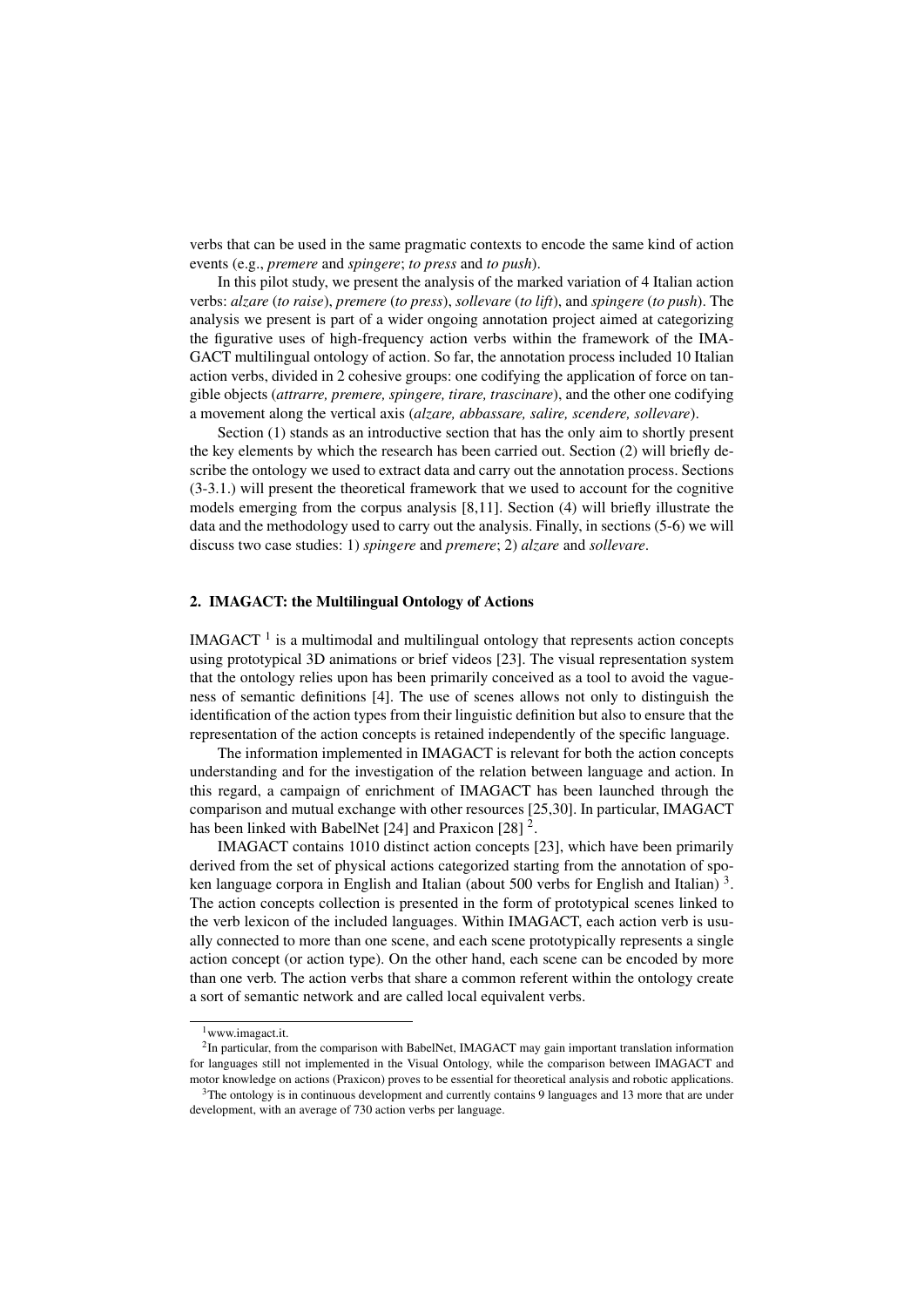The ontology sharply separates the occurrences referring to physical actions from those that refer to metaphorical or idiomatic uses. The first phase of the corpus annotation process consisted in the selection of those occurrences in which verbs refer, in their basic meaning, to concrete actions. The annotator elicited the judgment on the basis of his or her semantic competence. In general, the verb occurrences are judged primary if it is possible to say to someone who does not know the meaning of a given verb that the referred action and similar events are what we intend with V; otherwise, the occurrences are tagged as marked (operational test a la Wittgenstein). By ` *primary variation*, we refer to the set of different action types to which the verb can refer in its proper and concrete sense. By *marked variation*, we refer to the set of non-primary occurrences of action verbs, in which semantic processes operate so to create new abstract extensions (e.g., metaphors, metonymies, and idioms) [3]. For instance, the occurrences standardized as "Maria spinge il pulsante" ("Mary pushes the button") or "Maria spinge il carrello" ("Mary pushes the cart down the hall") are assigned to the PRIMARY variation, since both can be pointed to explain what spingere means. Conversely, the instances standardized as "Il dirigente spinge Maria a lasciare il lavoro" ("The boss pushes Mary to quit the job") or "Le circostanze spingono Maria a lasciare la citt" ("Circumstances push Mary to leave the city") are not what one uses to instantiate the meaning of *spingere*, and therefore they are considered MARKED.

It is worth noting that IMAGACT only specifies the semantic interpretations of verbs with respect to their physical actions: other kinds of interpretations are ignored and are not visually represented within the ontology. Nevertheless, an ad-hoc infrastructure has been designed to organize the marked uses found in the variation of the action verbs [3]. The infrastructure allows the annotator to analyze each action verb following a sequence of steps [35]: a) evaluation of the marked occurrences; b) reading of the specific context of use of the occurrences; c) association of each occurrence with its marked type (metaphor, metonymy, and idiom); d) gathering of similar occurrences in a single class, and association of each class with a specific conceptual metaphor or metonymy [14,17]; e) assignment of local equivalent verbs; and f) association of each class with a prototypical scene, derived from the primary variation of the verb.

#### 3. Images Schemas Theory

The early notion of image schema dates to the empirical studies on spatial relation terms by Talmy [33] and Langacker [18,19], but it received a deeper investigation only starting from the foundational works by Johnson [8] and Lakoff [11]. Over the years, image schemas have proved to play a key role in many research fields, such as psycholinguistics [7], first acquisition studies [20,21], poetics [16], gesture studies [5], and mathematics [15]. Image schemas have been introduced in the field of Cognitive Linguistics to show the strong relationship that exists between embodied experience, thought, and language. The central idea, in fact, is that our ability to conceptualize, reason, and infer about experience depends on our bodily nature [8,11]. Image schemas are conceived as kinesthetic structures emerging from our sensory-motor programs, by means of which we make sense of our everyday experiences [8,11]. These conceptual building blocks seem to be normally operative in our perceptual interactions, bodily movements, and physical manipulation of objects since early infancy [20]. Standard examples of image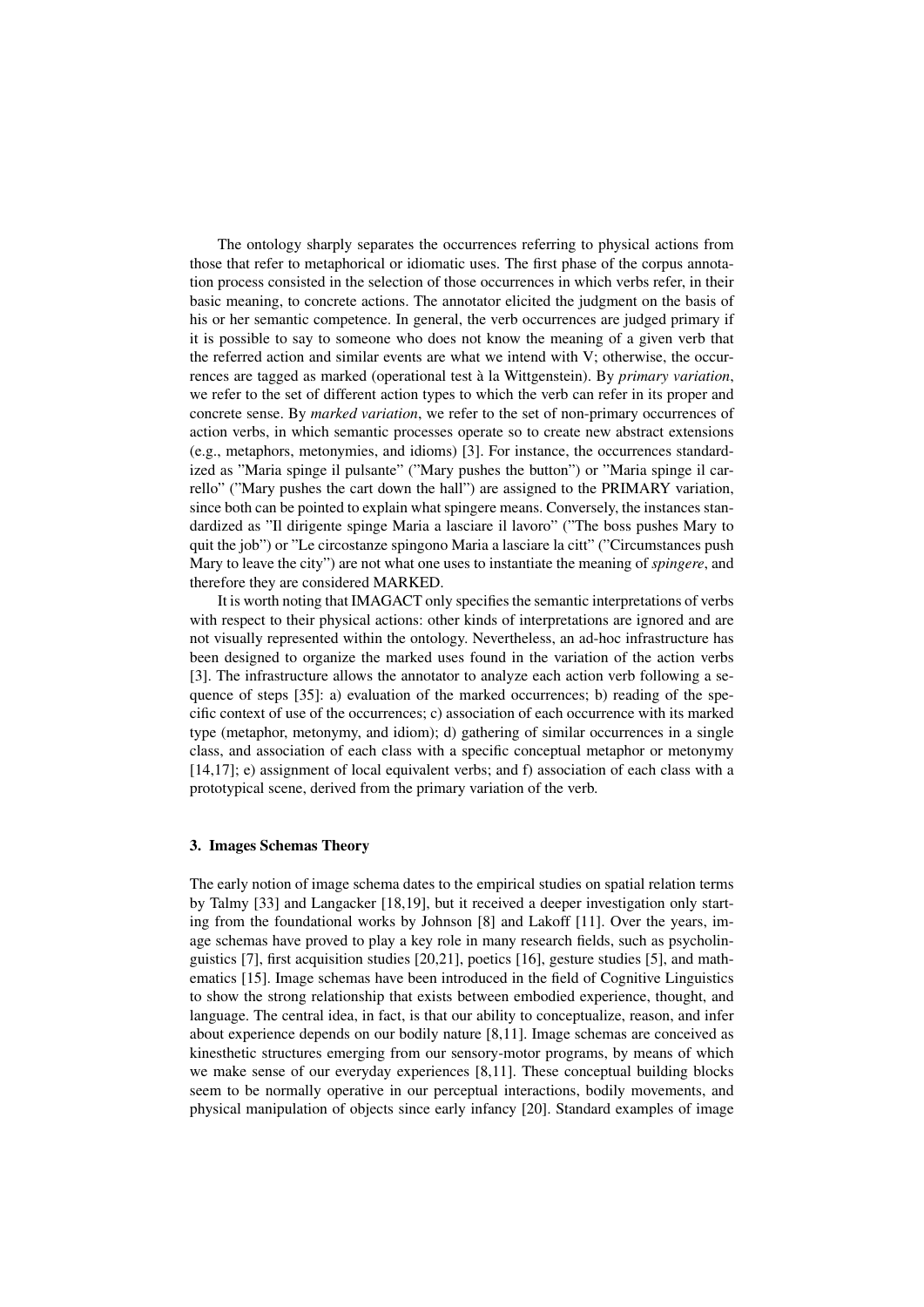schemas are given by schemas such as CONTAINER, OBJECT, PATH, PART-WHOLE, AND UP-DOWN [8,11].

Image schemas are not only used to structure bodily aspects of experience but also to metaphorically project perceptual and motor knowledge into highly abstract domains [8,11]. In particular, they have been extensively used in the field of metaphor studies [14,31]. Image schemas constrain the metaphorical mapping in order to guarantee that the topology of the source domain is coherent with the internal structure of the target domain (*Invariance principle*: [12,13,34]). It follows that metaphors preserve the inferential structure and that abstract inferences are metaphorical versions of spatial inferences that are inherent to the topological structure of image schemas [12,13]. From this point of view, the invariance principle stands out as a control tool on the flow of information, hence on the possible correspondences, that can be transferred during the metaphorical mapping from domain to domain.

In our research, we approach the study of image schemas from a purely semantic perspective. The concept of image schema has proven to play a crucial role in the analysis of the semantic variation and, specifically, of the non-literal uses of action verbs. Image schemas constrain the metaphorical potential of action verbs, and allow to explain the metaphorical gap existing between the semantic variations of local equivalent verbs. In other words, image schemas can partially explain the reason why verbs that share a coextensive primary variation do not have a co-extensive marked variation.

#### *3.1. An Example of Image Schema: the Force Schema*

The FORCE schema is a very standard example of image schema. It plays a pervasive role not only in the myriad of activities that we perform every day with our body but also in the way we construct highly abstract concepts and develop equally abstract meanings [1,8,9,10,32]. COMPULSION, BLOCKAGE, COUNTERFORCE, DIVERSION, REMOVAL OF RESTRAINT, ENABLEMENT, and ATTRACTION constitute the most common FORCE schemas operating in our experience [5]. These schemas must be conceived as a cluster of gestalt (have parts and relations) structures, which share a common set of characteristics. As Johnson points out [8]:

- Forces are always experienced through interaction (e.g., with object in the surrounding space);
- Forces usually involve the movement of some object through space in some direction (force has a vector quality, a directionality);
- Forces have typically a single path of motion (a leaf falling to the ground);
- Forces have degrees of power or intensity;
- Since we experience force via interaction, a structure or sequence of causality is implied.

The FORCE schema is one of the most basic image-schematic structures of our conceptual system and hence constitutes one of the most common source domains for many metaphors (e.g., EMOTIONS ARE FORCES, CAUSES ARE FORCES). As we will see in the following sections, it forms the basis of many of the abstract concepts and meanings found within the marked variation of action verbs. The FORCE schema does not only occur in isolation but also with a set of related schemas. It can be co-experienced with other image-schematic structures, such as the VERTICAL AXIS and the MOTION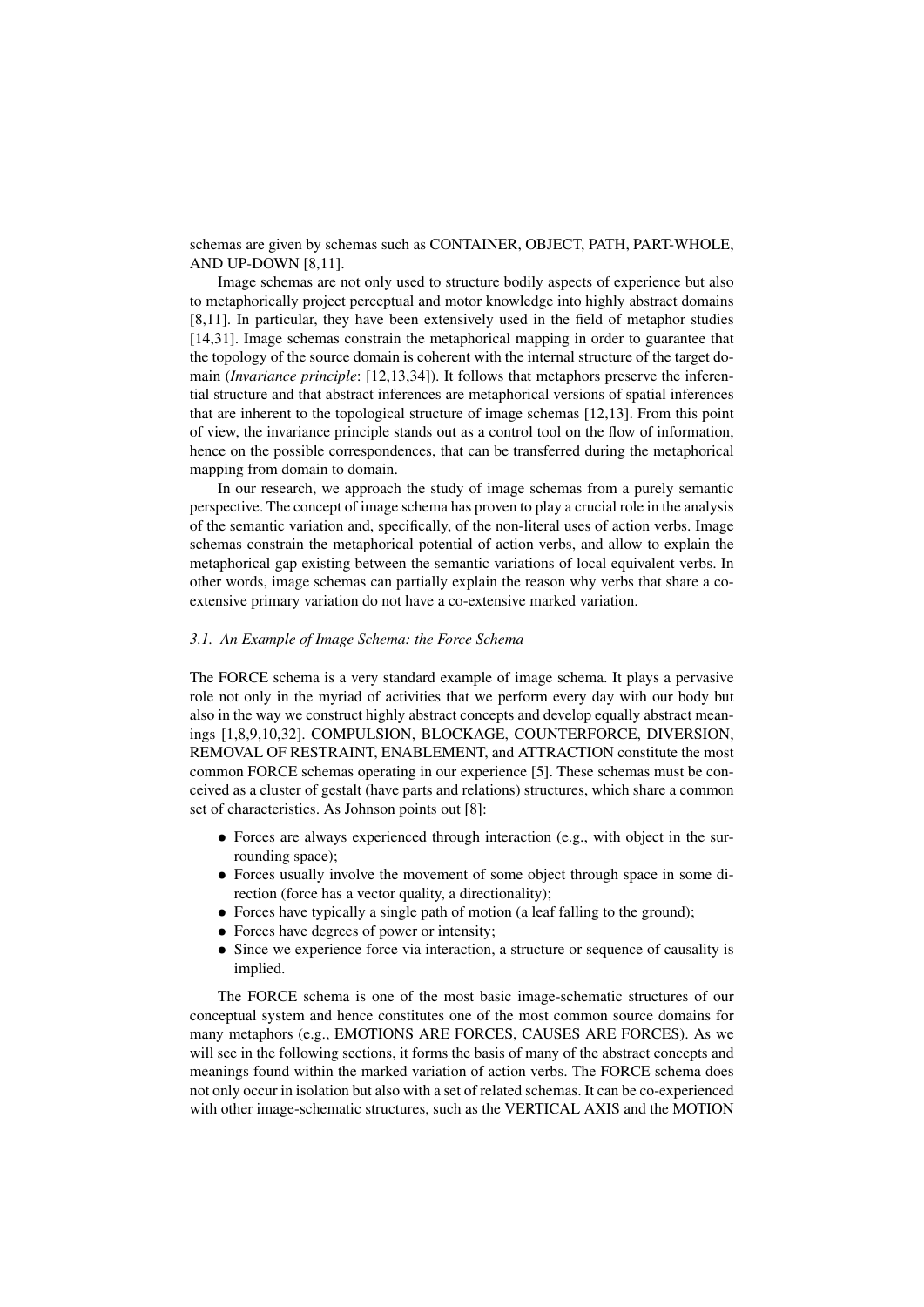schemas. These interactions represent the basic components of a wide array of action concepts and action schemas and seem to be also responsible for the enrichment of the mapping process of many metaphors.

#### 4. Data and Analysis

As we anticipated in section (1), this pilot study has been carried out within the IMA-GACT framework and included a set of 10 Italian action verbs (about 500 occurrences), divided in two internally cohesive groups: one related to the verticality domain (e.g.,verbs *abbassare, alzare, salire, scendere, sollevare*) and one related to the force-dynamics domain (e.g., verbs *attrarre, premere, spingere, tirare, and trascinare*). In the two following sub-sections, we will shortly discuss two case studies (i.e.,*spingere* and *premere*; *alzare* and *sollevare*), extracted from the IMAGACT dataset. The action verbs in analysis encode the FORCE schema in their semantic core. The FORCE schema will be used to motivate the types of metaphors that the 2 groups of verbs produce (e.g., PROBLEMS ARE WORRIES, PSYCHOLOGICAL FORCES ARE PHYSICAL FORCES). The case studies will be also used to present the interesting interactions existing between the FORCE schema and other kinds of image-schematic structures, respectively, with the MOTION and the VERTICAL AXIS schemas. In particular, the interactions between different image schemas will be used to show why some verbs activate a range of abstract concepts wider than that of some other verbs.

#### *4.1. The case of* Premere *and* Spingere

The verbs *premere* (*to press*) and *spingere* (*to push*) can refer to a common subset of action concepts and prototypical scenes. When used to express physical meanings, they both name events where a) we exert physical force on an object ("Spingere/premere il pulsante"; "To push/To press the button"); or b) we set relations between objects ("Spingere/premere il coperchio sulla scatola"; "To push/To press the lid on the box"). Since the two verbs can be applied in the same linguistic contexts as synonyms, within the IMA-GACT ontology they were tagged as local equivalent verbs. Nevertheless, this does not mean that *premere* and *spingere* encode the same focal action properties. As a matter of fact, while the verb *spingere* always implies both the FORCE and the MOTION schemas, the verb *premere* has a more simplified image-schematic structure: the application of force (or pressure) does not entail any kind of motion in the physical space.

Although primary variation of *premere* and *spingere* can be considered as partially co-extensive, their marked variation does not coincide. This means that their metaphorical potential does not encompass the same kind of abstract concepts. Let us consider three examples derived from the marked variation of *spingere* (IMAGACT database): (1) "Le circostanze spingono Fabio ad agire", "The circumstances push Fabio to act"; (2) "L'amministratore spinge avanti lazienda", "The manager pushes the company forward"; (3) "La situazione si spinge verso l"anno successivo"; "The situation presses on into the next year".

In example (1), the change of action is caused by an external force, conceived as an animate entity, and it is understood in terms of caused motion. The expression can be intended as the linguistic reflection of the conceptual metaphor CAUSED CHANGE OF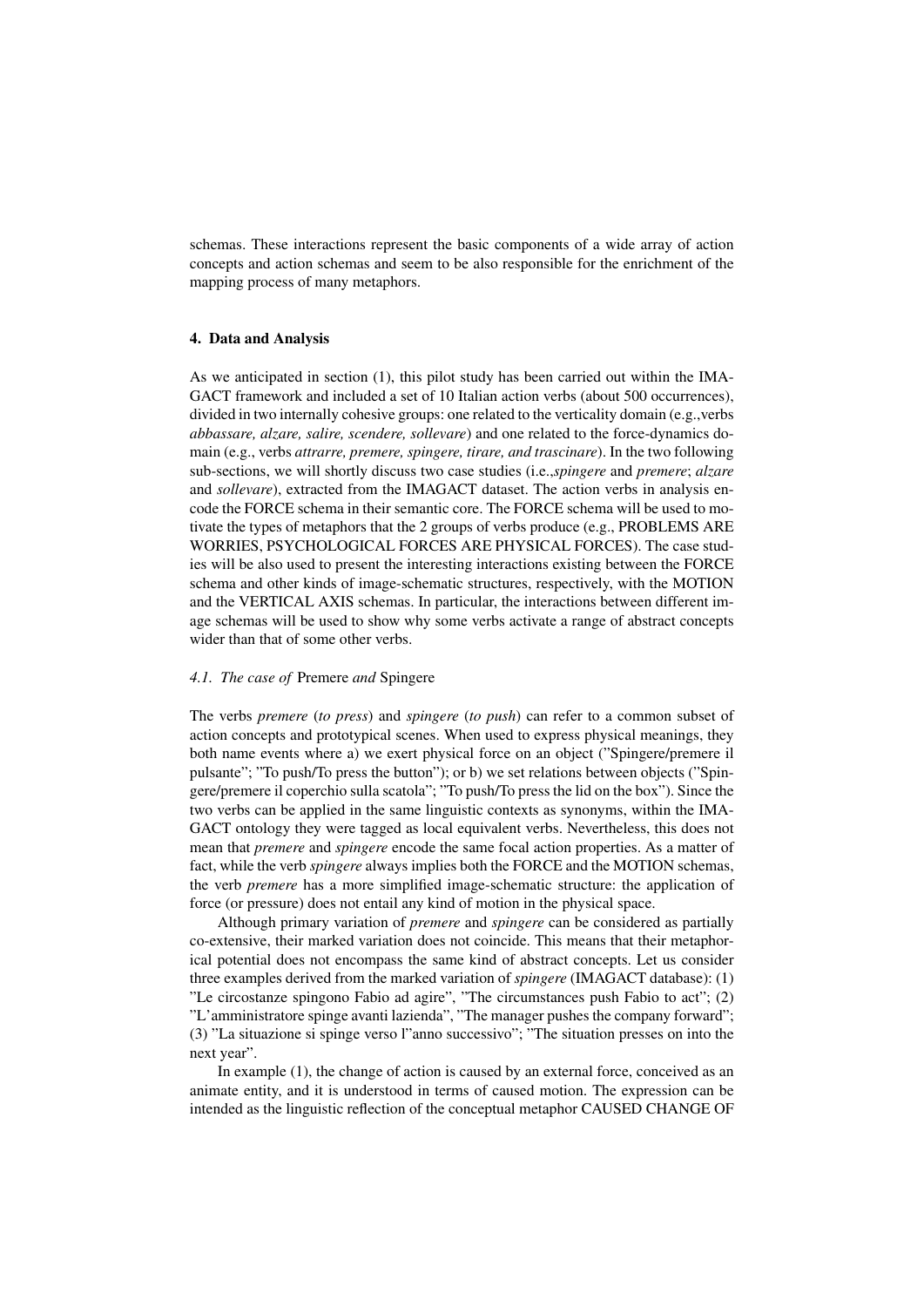ACTION IS CONTROL OVER AN ENTITY RELATIVE TO A LOCATION. Example (2) involves a human entity that metaphorically performs a directed motion relative to an action-region/path. Since the motion is caused, it follows that the motion along the region/path is forced. The expression can be connected to the conceptual metaphor CON-TROL OVER ACTION IS CONTROL OVER MOTION. Finally, example (3) describes an event in which an inanimate entity is conceptualized as an animate and forceful entity, whose action can be read in terms of directed self-propelled motion. In this last case, the conceptual metaphor of reference is THE PROGRESS OF EXTERNAL EVENT IS A FORWARD MOTION. As examples (1-3) show, the verb *spingere* makes use of both the FORCE and the MOTION image schemas to encode abstract meanings. In the marked variation of the verb, in fact, the two image schemas interact in the source domain of the relative metaphors, and give birth to metaphorical mappings in which the concept of force and the concept of motion are strongly tied up together. This also explains why the verb *spingere* can be normally used to express highly abstract concepts which involve both the FORCE and the MOTION schemas as, for example, causation and changes.

Let us now turn our attention from the marked variation of the verb *spingere* to the marked variation of the verb *premere*, and let us consider three of the most representative metaphorical expressions found in the IMAGACT dataset: (4) "L'oratore preme sul tema", "The speaker presses the issue";  $(5)$  "L'associazione preme presso le amministrazioni pubbliche", "The association presses the public administration"; (6) "La domanda preme a Marco", "The question presses Marco". Examples (4-6) have all been associated with the conceptual metaphor PSYCHOLOGICAL FORCES ARE PHYSICAL FORCES. Nevertheless, they are not of the same type: each of them takes a specific kind of conceptual load and expresses a different kind of figurative meaning. In the first case (4), the result of the action is to draw the attention of the addressee to the content, in order to influence his actions. In the second case (5), the final goal is that of persuading the addressee. Finally, in the last example (6), there is not a proper agent, but rather a causer which influences in some way the cognizer. We can shortly say that the focus of the metaphor constantly changes, being on the content in (4), on the addressee in (5) and on the causer in (6).

Beyond the specific semantic information taken by these metaphors, it is interesting to notice that three of them are the result of a conceptual mapping in which the FORCE schema appears to play a central role in the source domain, and to give the image-schematic knowledge in order to start the abstraction process. As a matter of fact, examples (4-6) conceptualize external and psychological conditionings in terms of physical forces directed to a specific target. It is also interesting to note that none of the examples discussed above allows us to infer the final state of the party affected by the force. This may depend on the fact that the semantic core of the verb *premere* does not presuppose the interaction between the FORCE and the MOTION schema. The verb *premere*, when used in its concrete sense, encodes action events that only focus on the application of physical force on tangible objects. When considering the non-physical uses of the verb, the force remains the central schema, and it is, in fact, responsible for the specific metaphorical potential of the verb. To sum up, from the comparison between the metaphorical variation of *premere* and *spingere*, it clearly emerges that the two verbs have asymmetrical metaphorical productions. Unlike the verb *spingere*, *premere* does not enable metaphors that codify causation or changes of states (e.g., CAUSED CHANGE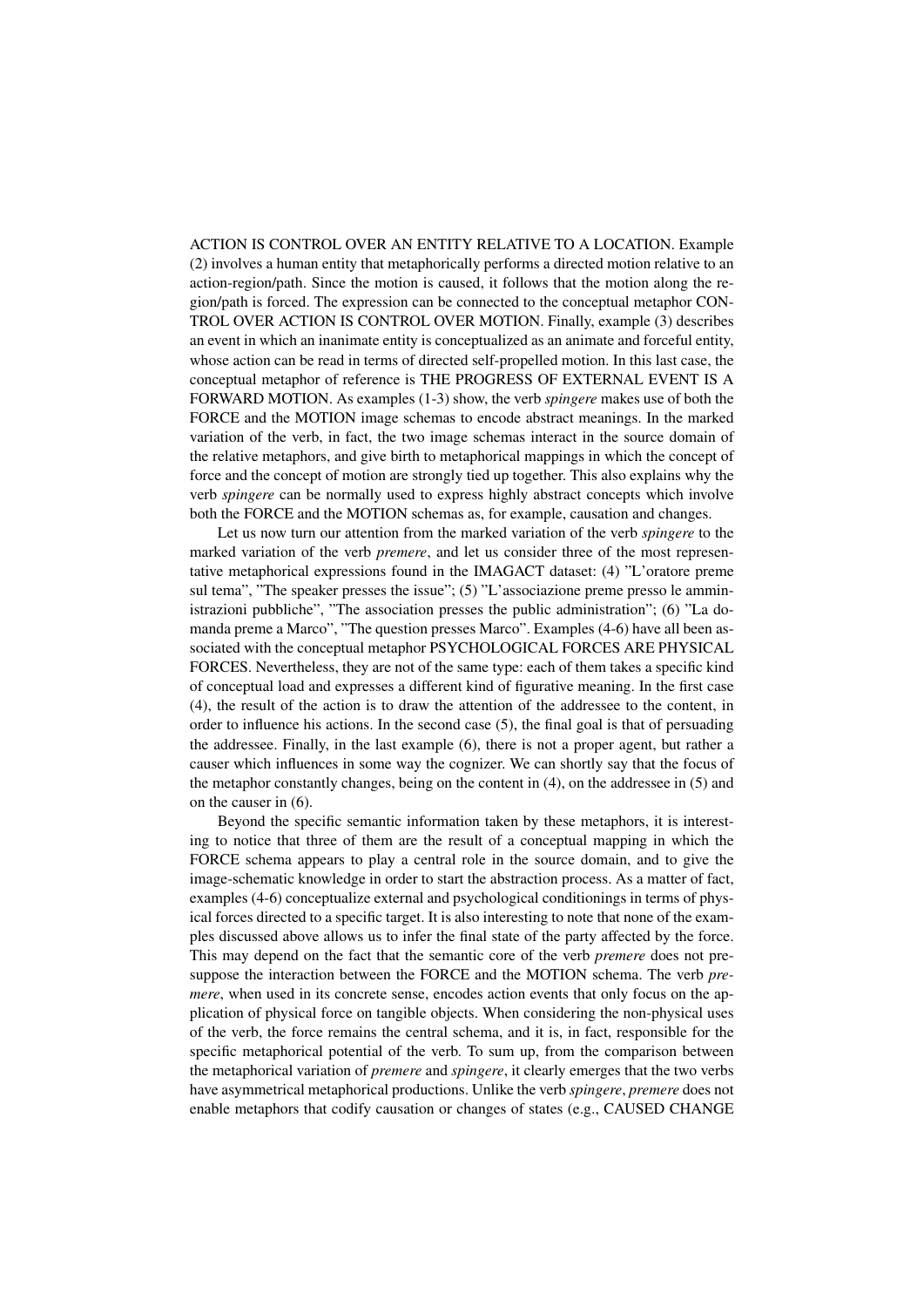OF ACTION IS CONTROL OVER AN ENTITY RELATIVE TO A LOCATION; CON-TROL OVER ACTION IS CONTROL OVER MOTION; THE PROGRESS OF EX-TERNAL EVENT IS A FORWARD MOTION) . We suppose that the reason behind this gap has to be searched in the type of image schemas involved in the semantic core of the verbs. The image-schematic structure of *premere* does not imply, for instance, the MOTION (self-propelled or caused) schema, which appears to be necessary to map the CAUSATION and the CHANGE domains (1-3). As the analysis of its marked variation shows, *premere* is only used to express abstract concepts that involve the FORCE as source image-schematic domain (4-6).

## *4.2. The Case of* Alzare *and* Sollevare

If we look at the possible actions described by the primary variations of the verbs *alzare* and *sollevare*, we notice that both the verbs can be used to refer to action events in which the theme has weight, and its dislocation in the physical space is the result of upwards motion. Let us consider the sentence "Alzare/ sollevare una scatola" ("To raise/To lift a box"). The expression describes an event in which two image-schematic structures seem to be central, that is, the VERTICAL AXIS and the FORCE (REMOVAL OF RE-STRAINT) schema. The local equivalence relation shared by the verbs *alzare* and *sollevare* could lead us to think that the two verbs have the same kind of image-schematic semantic core and that the VERTICAL AXIS and the FORCE (REMOVAL OF RE-STRAINT) schema play the same role within their semantics. Well, that is not the case. *Sollevare*, for instance, can be applied in the sentence discussed above, but not to describe action events in which there is no weight that restricts upward movement (e.g., Alzare lasta del microfono; eng. To raise the microphone; \*Sollevare).

Complications arise when we consider the marked variations of the verbs. As in the examples discussed before (e.g., *spingere* and *premere*), there exists a deep gap between the marked variations of *alzare* and *sollevare*. As a consequence, these verbs are not used to encode the same kinds of abstract concepts and to produce the same kinds of figurative meanings. From the analysis of the data extracted by the IMAGACT database, the verb *alzare* seems to be extensively used to linguistically express orientational metaphors [10,14]. Orientational metaphors enable the representation of a concept (or of an entire system of concepts) by means of spatial vectors (e.g., in/out, front/back, up/down). Below we report a short list of orientational metaphors found within the marked variation of *alzare*: (8) "Marco alza il volume del televisore", "Marco turns up the volume of the television"; (9) "L'insegnante alza il voto allo studente", "The teacher raises the students grade"; (10) "La temperatura si alza"; "the temperature rises". Examples (8-10) are based on the conceptual mapping between the verticality and the quantity domain. This group of metaphorical expressions points to the existence of the same conceptual metaphor MORE IS UP/LESS IS DOWN, in which the increase or decrease of a quantitatively measurable value is involved. The metaphorical transfer is possible since the action verb *alzare* has: (i) the VERTICAL AXIS schema as the focal domain of its primary and physical meaning; (ii) the PATH/SCALE schema as the semantic core in its secondary and abstract sense. It is interesting to note that the orientational metaphor MORE IS UP/LESS IS DOWN is very pervasive in the marked variation of other 3 verbs related to the verticality domain, that is, *abbassare* (*to lower*), *salire* (*to rise*), and *scendere* (*to descend*). We could say that there is consistency in the metaphorical reference of these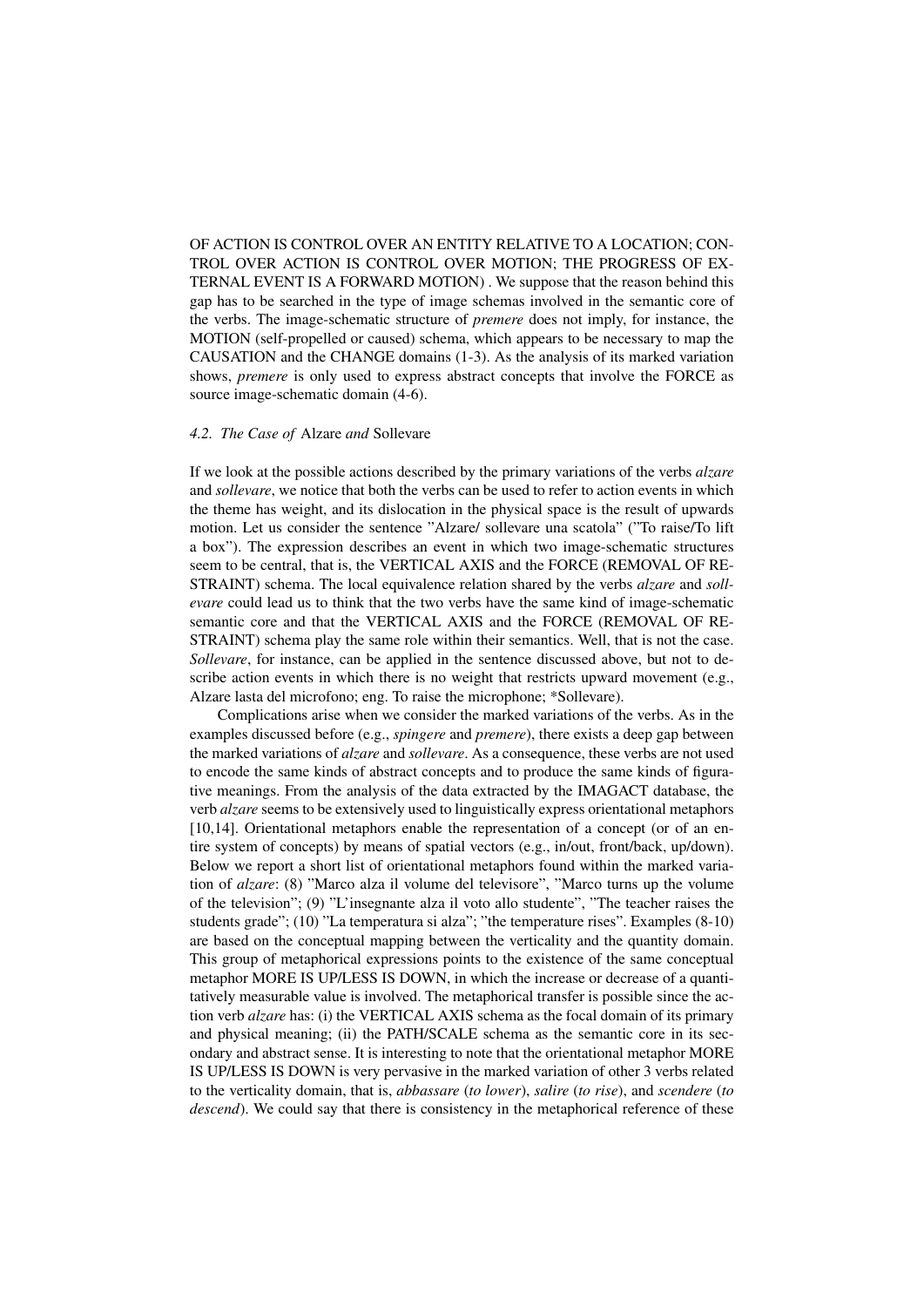verbs. *Alzare, abbassare, salire* and *scendere* create a very cohesive group, in which the VERTICAL AXIS schema constrains the type of metaphorical production.

By contrast, the MORE IS UP/LESS IS DOWN metaphor does not appear to be productive in the marked variation of the verb *sollevare*, although this verb is largely equivalent to *alzare* as for its primary variation. The marked variation of *sollevare*, as has been suggested on the basis of the IMAGACT corpus, shows two main metaphorical types: (11) "Il cinema solleva dai problemi", "Cinema is a source of relief"; (12) "Marco era molto sollevato", "Marco was very relieved". Example (11) describes a situation in which something or someone makes someone else feel less sad or burdened. Here, the cinema affects a generic (implicit) patient, relieving him from his initial state. This scene could be conceived of as a situation in which something (such as a heavy object) affects another participant in the event (i.e., the patient), constraining his/her physical and (on a more abstract level) emotional state. This metaphorical mapping specifically allows the activation of the REMOVAL OF RESTRAINT image schema, and, consequently, proves the applicability of the verb *sollevare* [27]. Example (12) is similar to the previous one (someone starts to feel better): in both cases, relieving problems or worries is equated to the removal of a condition that anchors the subject to something heavy. The main difference is that the latter example does not express the entity that causes the change of state. In a CMT scenario [14], we associated examples (11-12) with the conceptual metaphors PROBLEMS/WORRIES ARE HEAVY OBJECTS, which is connected to the most general ones HAPPY IS UP/SAD IS DOWN and HELPING IS RAISING/HARMING IS LOWERING.

To sum up, from the comparison between the marked variations of *alzare* and *sollevare*, it emerges that the two verbs have asymmetrical metaphorical productions. On one hand, *alzare* is never used to express the kind of abstract meanings found within the marked variation of *sollevare*; on the other hand, *sollevare* does not codify the kind of abstract concepts found in the marked variation of *alzare*. What keeps *sollevare* from linguistically codifying the conceptual metaphor MORE IS UP (and its variants) is that, unlike *alzare*, its semantic core does not properly focus on the VERTICAL AXIS schema, but rather on the FORCE (REMOVAL OF RESTRAINT) schema [27]. Within the semantic variation of *sollevare*, the VERTICAL AXIS and the FORCE schema do not have the same load. If we consider once again the possible actions described by the primary variation of *sollevare*, we notice that they always refer to events that contain the image schema RESTRAINT REMOVAL (part of the FORCE schema), and that they use the VERTICAL AXIS schema as a secondary (and peripheral) component. The RE-STRAINT REMOVAL schema is triggered by the fact that the theme of *sollevare* must necessarily have weight, that is, a gravitational restraint [22]. *Sollevare* cannot be applied to events in which gravity does not constitute a focal semantic property. We could argue that, unlike the verb *alzare*, in the case of *sollevare*, vertical movement is just a contextual property, since upwards motion is always required to overcome gravity and to remove the stationary configuration of an object. However, upwards motion is not a sufficient condition for the use of *sollevare* [27]. To conclude, we claim that this is why, for example, *sollevare* does not linguistically codify common orientational metaphors, like those discussed above (e.g., MORE IS UP).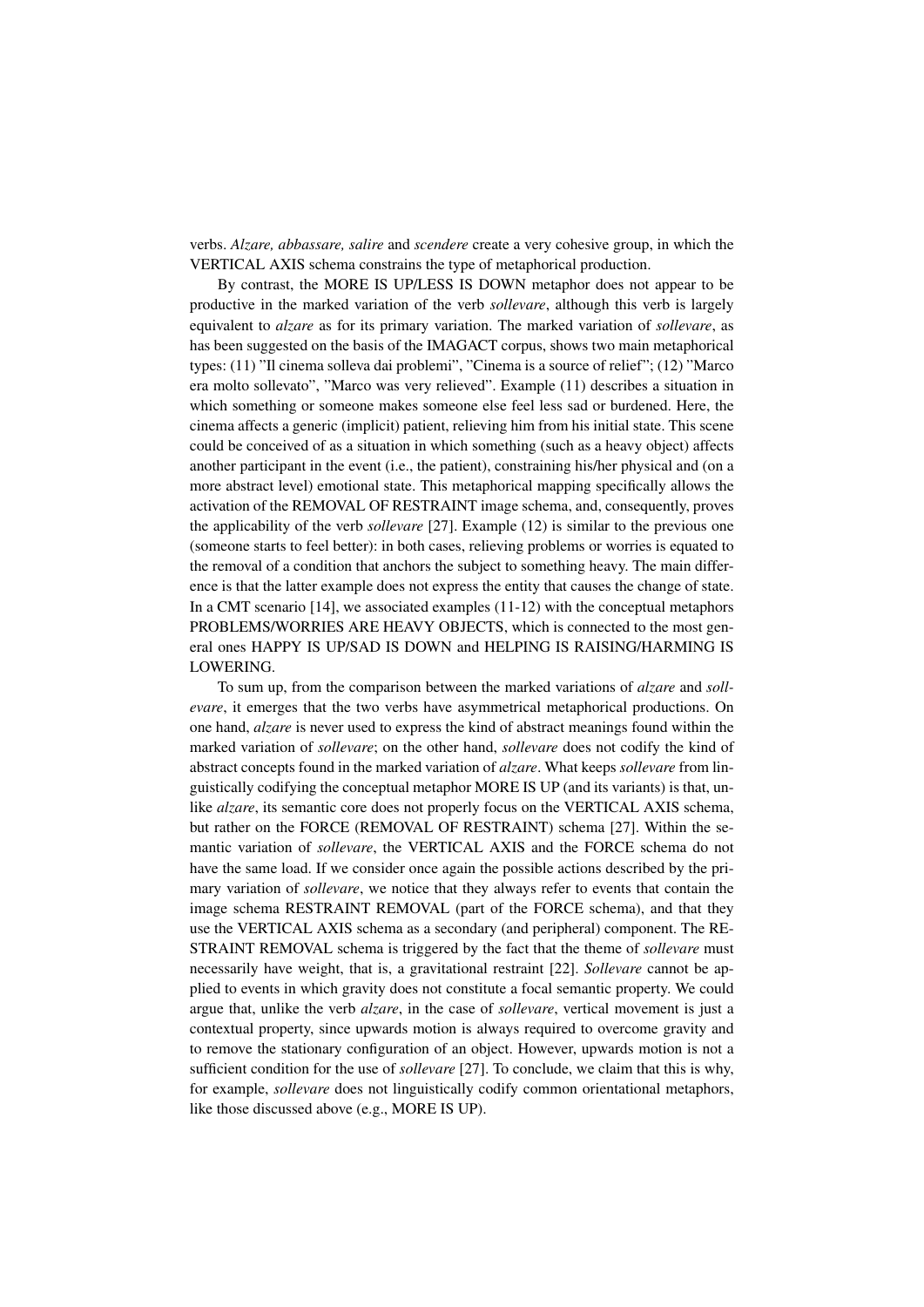### 5. Conclusions

The research shows that abstract concepts represented within the marked variation of action verbs are not randomly produced, but are the result of metaphorical processes in which embodied knowledge is transferred from one domain to another. The inherent structure of highly abstract concepts mirrors specific properties of the predicate semantic core and is constrained by the diverse types of image schemas active in the primary variation of the verb (see *Invariance Principle*). It is true that differential semantic properties (and image-schematic structures) characterizing the action verbs strictly reflect on their metaphorical potential, influencing the kind of metaphorical expressions that may be produced. From this perspective, action verbs constitute linguistic anchors between the sensory-motor experience and conceptual knowledge. Hence, the analysis of the imageschematic components operating within the marked variation of action verbs contributes to the understanding of the way in which we use bodily information to structure language and all its semantic dimensions.

#### References

- [1] Albertazzi, L. 2000. Which semantics? In L. Albertazzi, (Ed.), Meaning and cognition. A multidisciplinary approach (124). Amsterdam: Benjamins Publishing Company.
- [2] Aziz-Zadeh, L., & Damasio, A. 2008. Embodied semantics for actions: Findings from functional brain imaging. Journal of Physiology-Paris, 102 (1), 35-39.
- [3] Barsalou, L. W. 2016. Can cognition be reduced to action? Processes that mediate stimuli and responses make human action possible. In A. K. Engel, K. J. Friston and D. Kragic, (Eds.), The Pragmatic Turn: Toward Action-Oriented Views in Cognitive Science. Series: Strngmann forum reports, 18. Cambridge, MA: MIT Press.
- [4] Brown, S. W. 2014. From visual prototype of action to metaphors extending the IMAGACT ontology of action to secondary meanings (ISO-10). In H. Bunt (Ed.), Proceedings 10th Joint ISO - ACL SIGSEM, Workshop on Interoperable Semantic Annotation, Reykjavik, Iceland, 26 May 2014 (53-56).
- [5] Cienki, A. 2005. Image schemas and gesture. In B. Hampe (Ed.), From perception to meaning: Image schemas in cognitive linguistics (421-442). Berlin: Mouton de Gruyter.
- [6] Gallese, V., & Lakoff, G. 2005. The Brain's concepts: the role of the Sensory-motor system in conceptual knowledge. Cognitive Neuropsychology, 22 (3/4), 455-79.
- [7] Gibbs, R. W., & Colston, H. L. 1995. The cognitive psychological reality of image schemas and their transformations. Cognitive Linguistics, 6 (4), 347-378.
- [8] Johnson, M. 1987. The Body in the Mind: The Bodily Basis of Meaning, Imagination, and Reason. Chicago: The University of Chicago Press.
- [9] Kövecses, Z. 2000. Force and emotions. In L. Albertazzi, (Ed.), Meaning and Cognition (145-168). Amsterdam: Benjamins Publishing Company.
- [10] Kövecses, Z. 2003. Metaphor and Emotion. New York and Cambridge: Cambridge University Press.
- [11] Lakoff, G. 1987. Women, Fire, and Dangerous Things: What Categories Reveal About the Mind. Chicago: The University of Chicago Press.
- [12] Lakoff, G. 1990. The Invariance Hypothesis: is abstract reason based on image-schemas? Cognitive Linguistics, 1 (1), 39-74.
- [13] Lakoff, G. 1993. The contemporary theory of metaphor. In A. Ortony (Ed.), Metaphor and thought (203- 249). Cambridge: Cambridge University Press.
- [14] Lakoff, G. & Johnson, M. 1980. Metaphors we Live by. Chicago: University of Chicago Press.
- [15] Lakoff, G., & Nunez, R. 2000. Where Mathematics Comes From: How the Embodied Mind Brings Mathematics into Being. New York: Basic Books.
- [16] Lakoff, G., & Turner, M. 1989. More than Cool Reason. A field Guide to Poetic Metaphor. Chicago: The University of Chicago Press.
- [17] Lakoff, G., Swenson, J., & Schwartz, A. 1991. Master Metaphor List (2nd ed.). Technical report, University of California at Berkeley.